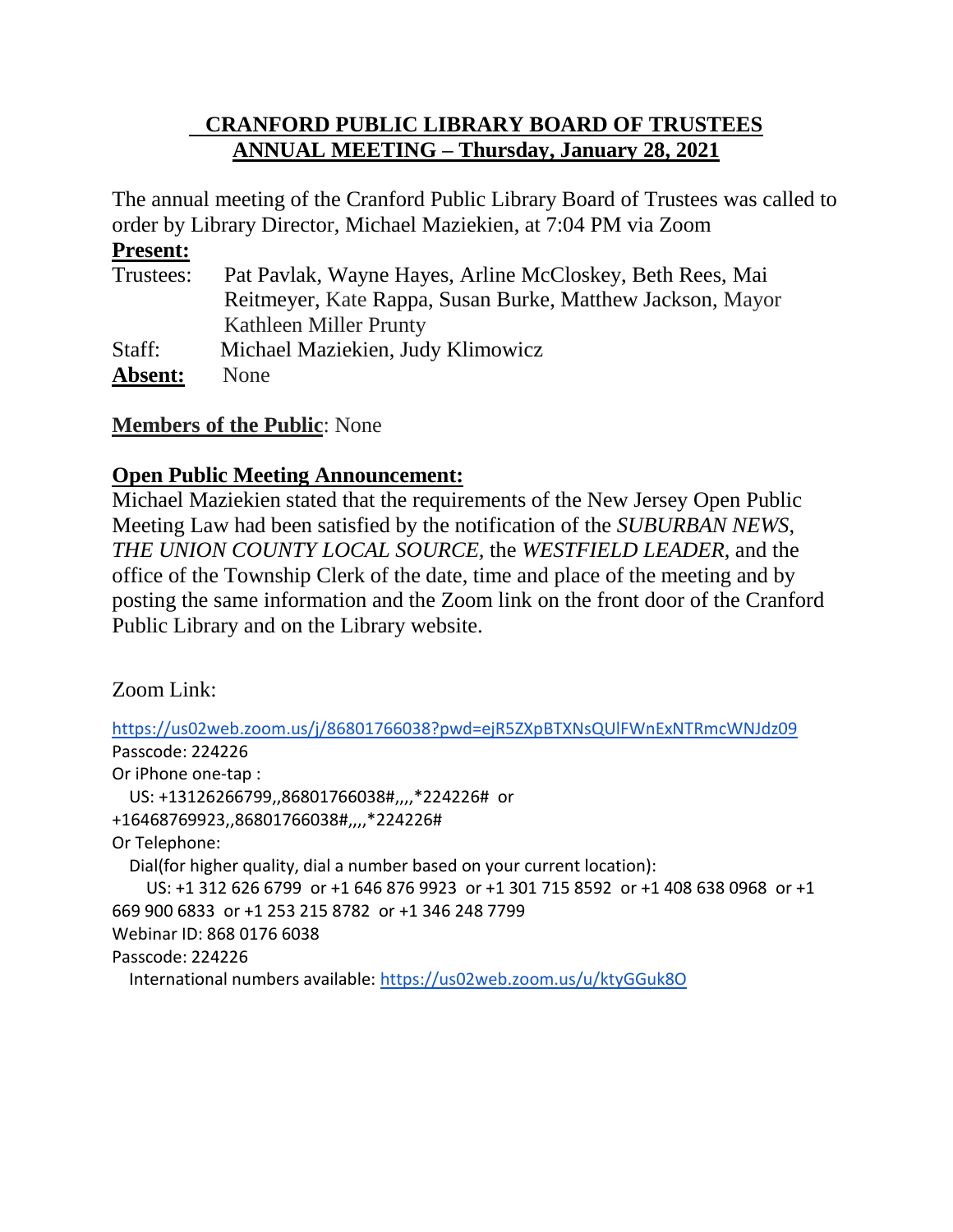## **Oath of Office**

President Pat Pavlak issued oath of office to new trustee board member, Mai Reitmeyer. Mai will sign paperwork with the Township Clerk in the Cranford Township offices.

#### **Attendance:**

Michael took a roll call for attendance, and all responded "Here"

### **Minutes of the Previous Meeting:**

Mayor Kathleen Prunty made a motion to accept the minutes of the January 2020 Annual Meeting. seconded by Wayne. Members of the board that were present at the January Annual meeting all voted yes to accept the minutes

#### **Election of Officers:**

Susan, chair of the nominating committee, presented the slate of officers:

Pat Pavlak: President Wayne Hayes: Vice President Kate Rappa: Treasurer Arline McCloskey: Secretary

Beth made a motion to accept the slate of officers, seconded by Susan. All present voted in favor of accepting the slate of officers.

#### **Committee Chairs:**

Pat Pavlak announced the committee chairs:

Building & Grounds: Beth Rees and Mai Reitmeyer Finance: Matt Jackson and Kate Rappa Personnel: Susan Burke Grants & Gifts: Arline McCloskey Friends of the Library: Wayne Hayes & Mai Reitmeyer Policy: Wayne Hayes

Pat noted that this year the ByLaws and Strategic Plan need to be reviewed and committees will be formed at a later date